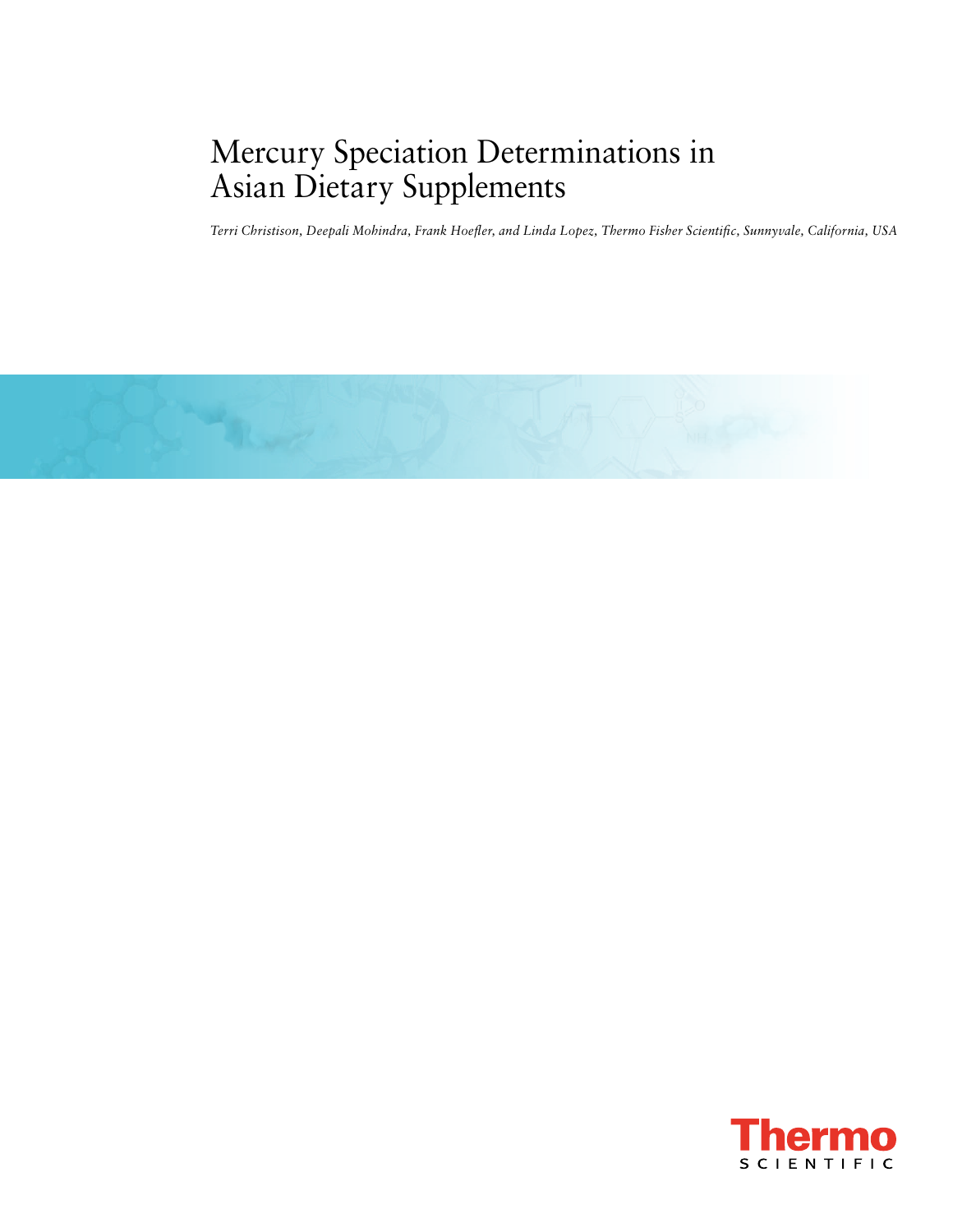# **Overview**

Purpose: Demonstrate low cost solutions for use in food safety for mercury speciation and counter anion determinations in solutions extracted from dietary supplements on an integrated ion chromatography system.

**Methods:** Mercury species (mg/L) were determined on a mixed anion-cation-exchange column optimized for metal speciation using a cysteine-perchlorate eluent and detected by absorbance at 210 nm. Inorganic anions and organic acids were determined on an anion-exchange high-capacity column optimized for organic acids using electrolytically generated hydroxide eluent and detected by suppressed conductivity detection.

**Results:** The Asian supplements had 0.05 to 0.1 wt% extractable amounts primarily of less toxic inorganic mercury.

# **Introduction**

Multiple patients had clinical symptoms of mercury poisoning and unusually high blood concentrations (mg/dL) of total mercury after ingesting Asian dietary supplements adulterated with mercury. Testing of the dietary supplements by Inductively Coupled Plasma (ICP) showed they contained 10,000-fold higher concentrations of total mercury (1–10 wt%) than measured in the patients' blood. Because inorganic and organic forms of mercury show disparate toxicity, mercury speciation was required to establish the forms of mercury present in the supplement for determining food safety. Counter-anion determinations were also needed to calculate mass balance. Ion chromatography (IC) is well suited for ion separations and provides a well-established method to determine and quantify metal species and anions.

### **Methods**

### **Sample Preparation**

The Asian dietary supplements were ground to a coarse powder, extracted in 20 mL of eluent with manual agitation for 5 min, filtered, diluted with deionized water prior to injection for mercury speciation determinations. The samples were treated in the same manner and extracted with deionized water for counter anion determinations.



### **Standard Preparation**

The methylmercury and ethylmercury standards were prepared from their mercury salts (Aldrich) in methanol, and diluted with water to the working standard concentrations. All other standards were prepared in deionized water.

### **Instrument**

### **Method 1: Mercury Speciation By Ion Pairing Chromatography**

- Thermo Scientific Dionex ICS-1600 Standard Integrated or Dionex ICS-1100 Basic Integrated IC system
- Thermo Scientific Dionex ICS Series Variable Wavelength Detector (VWD)
- Thermo Scientific Dionex AS-AP Autosampler

### **Method 2: Counter Anion Determinations By Ion Chromatography**

- Dionex ICS-2100 Integrated Reagent-Free™ IC (RFIC™) system
- Dionex AS-AP Autosampler

### **Software**

• Thermo Scientific Dionex Chromeleon Chromatography Data System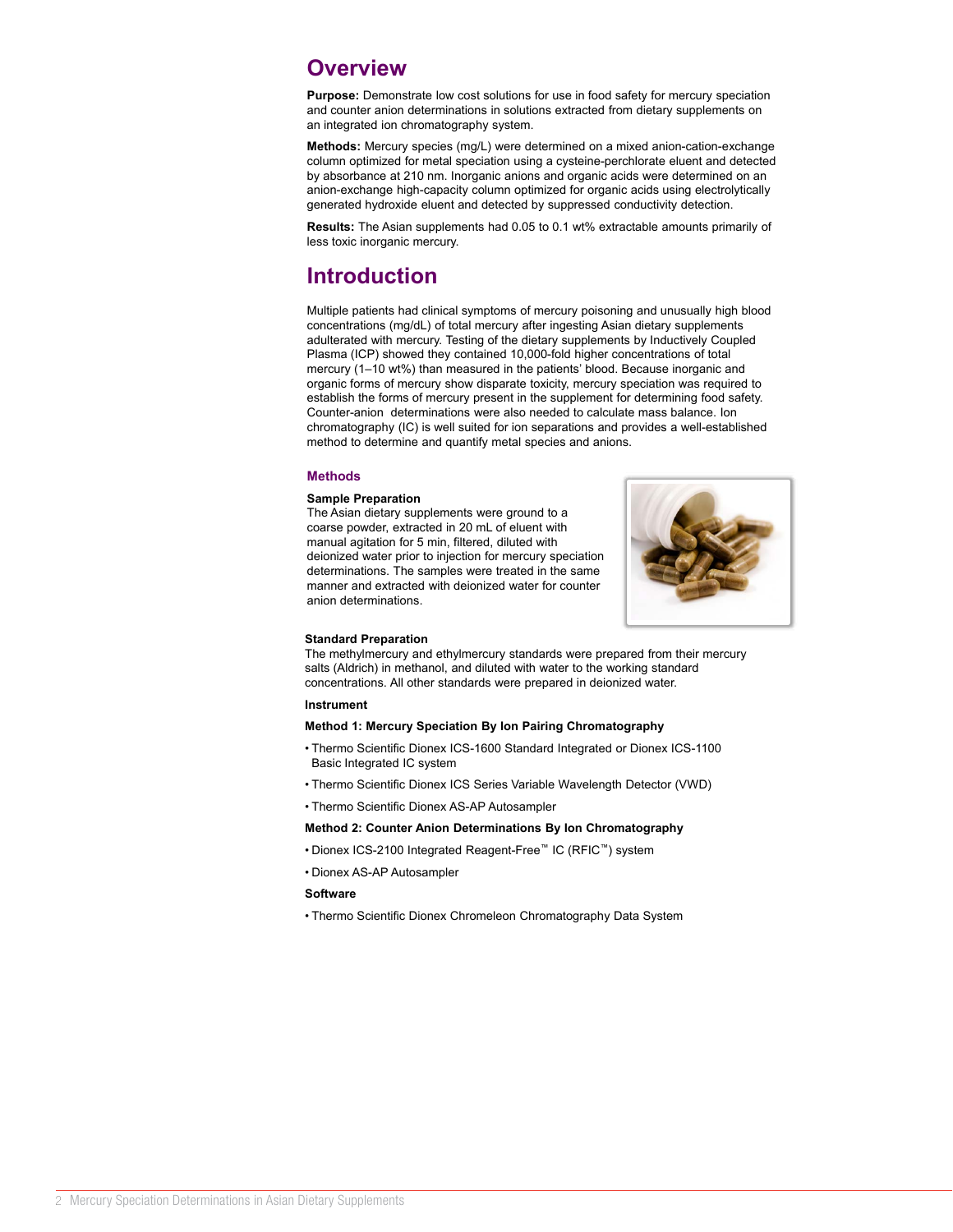**FIGURE 1. Dionex AS-AP Autosampler (Bottom Left), Dionex ICS Series VWD (Top Left) shown next to Dionex ICS-1600 (Center), and ICS-2100 RFIC (Right) Integrated IC Systems.** 



### **Method 1: Ion Pair Chromatography**

| Columns:          | Thermo Scientific Dionex IonPac CG5A, CS5A, 4 x 250 mm                                                                                               |
|-------------------|------------------------------------------------------------------------------------------------------------------------------------------------------|
| Eluent            | 1.0 mM acetic acid, 1.0 mM sodium perchlorate, 5 mM cysteine,<br>adjusted to $pH = 4.0$                                                              |
| Flow Rate:        | $1.75$ mL/min                                                                                                                                        |
| Injection Volume: | 25 µL                                                                                                                                                |
| Detection:        | UV Absorbance, 210 nm                                                                                                                                |
|                   | Method 2: Counter Anion Determinations Using Reagent-Free Ion Chromatography                                                                         |
| Columns:          | Dionex IonPac <sup>™</sup> AG11-HC, AS11-HC, $4 \times 250$ mm                                                                                       |
| Eluent Source:    | Thermo Scientific Dionex EGC III KOH cartridge                                                                                                       |
| Gradient:         | 1.0 mM KOH for 8 min, 1–15 mM KOH from 8 to 18 min,<br>15-20 mM KOH from 18 to 28 min, 30-60 mM KOH from<br>28 to 38 min, 1 mM KOH from 38 to 45 min |
| Flow Rate:        | $1.5$ mL/min                                                                                                                                         |
|                   |                                                                                                                                                      |

Detection: Suppressed conductivity, Thermo Scientific Dionex ASRS 300 Anion Self-Regenerating Suppressor, recycle mode, 223 mA

### **Safety Warnings**

Injection Volume: 25 µL

Mercury salts and organic mercury compounds are very toxic and sometimes can be fatal. Additionally, perchlorate used in the eluent is classified as a hazardous chemical because it interferes with iodide uptake thereby causing hypothyroidism. Review material safety data sheets for handling precautions, safe storage, and disposal methods, and review local regulations prior to ordering reagents or analyzing samples.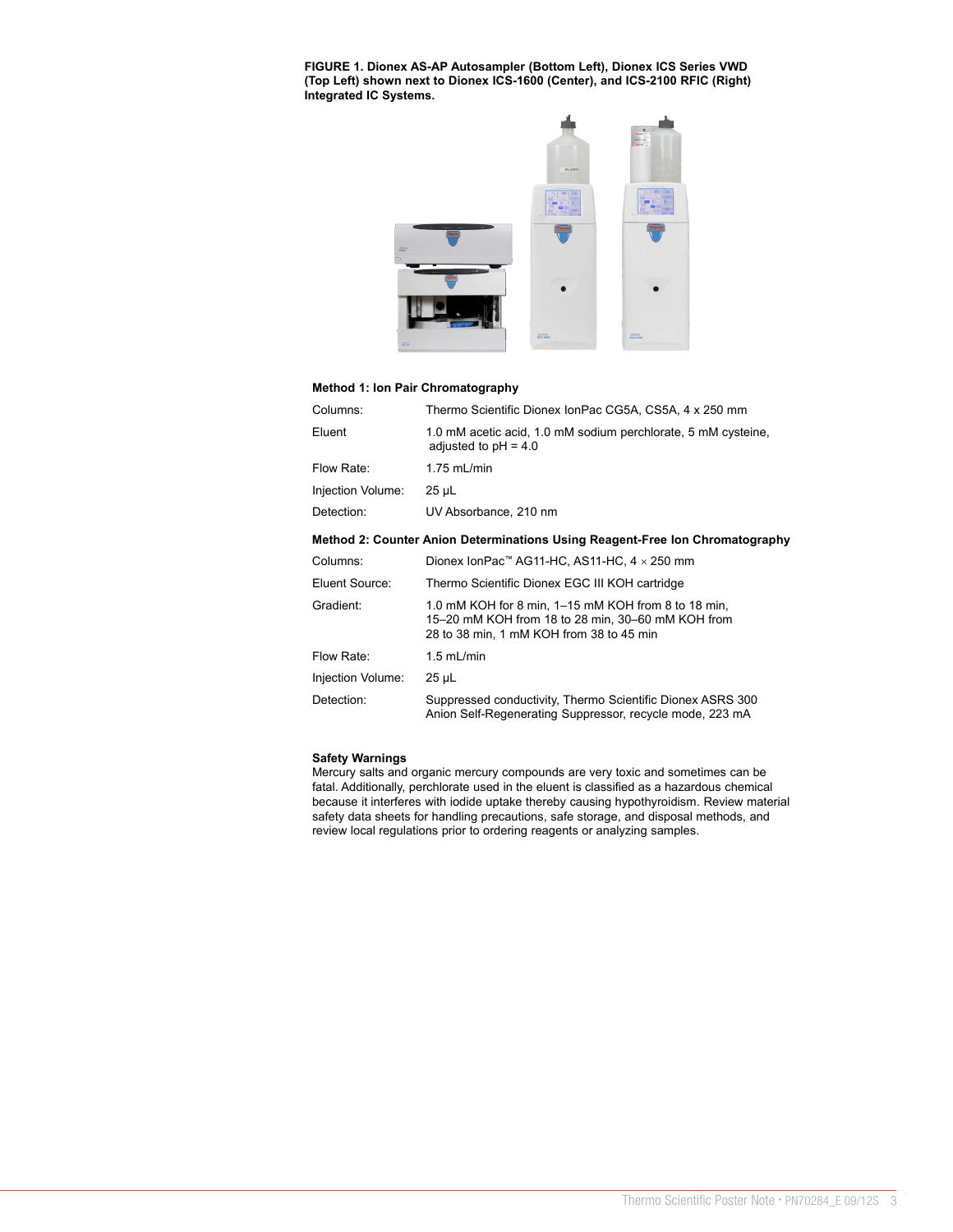# **Results**

### **Method 1: Ion Pairing**

The mercury species is separated as a mercury-cysteine complex by ion pair chromatography using the cysteine perchlorate-based mobile phase on the mixed mode Dionex IonPac CS5A column. The Dionex IonPac CS5A has both anion- and cation-exchange properties making it ideal for the separation of transition metal species. As the analytes elute from the column, they are detected by UV at 210 nm. All three mercury species evaluated had linear responses replicate injections of four standards from 1 to 10 mg/L with concentration ( $r^2 > 0.999$ ).

The ground samples were extracted with eluent to ensure that the ions were soluble throughout the chromatographic separation.

Figure 2 shows the separation of methymercury and inorganic mercury standards. The chromatograms show that inorganic mercury (Hg2+) is well resolved from methylmercury. Ethylmercury is not shown.

### <sup>5</sup> 11.3 0.0708 <sup>243</sup> ND **FIGURE 2. Separation of mercury standards.**



Figure 3 shows the separation of inorganic and organic mercury in dietary supplement 1 after extraction in 20 mL of the acetic acid, sodium perchlorate, and cysteine eluent. This sample has moderately high concentrations of inorganic mercury as compared with the other four samples. No methylmercury or ethylmercury was detected.

#### **FIGURE 3. Determination of organic and inorganic mercury in dietary supplement Number 1.**

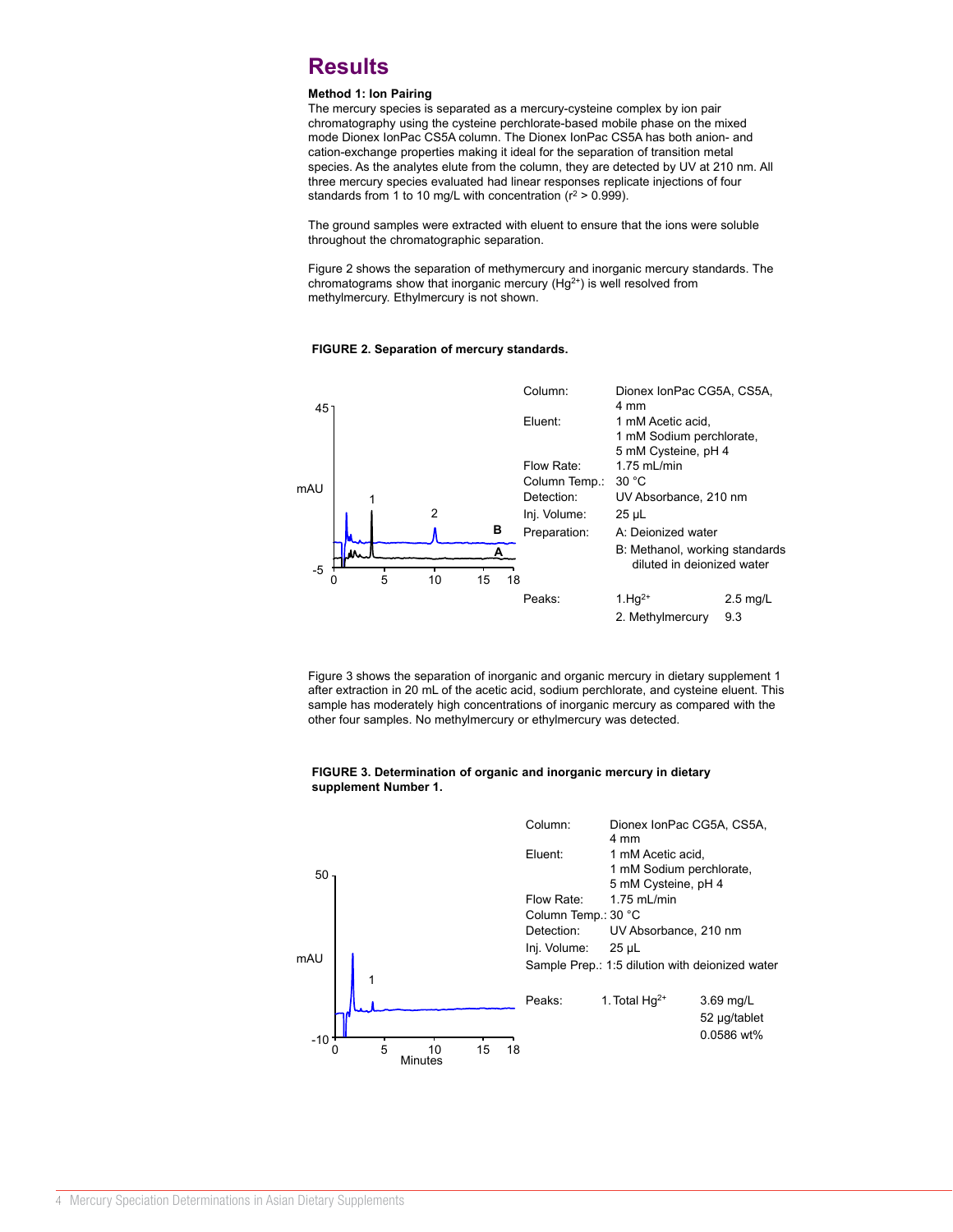The results of the mercury speciation determinations are summarized in Table 1. Sample 2 had the highest concentration and sample 1 the lowest. Only very high concentrations of inorganic mercury were found; no organic mercury was detected. Although the results are very high (400 to 2200 mg/kg), the effect could be more devastating if ethylmercury and methylmercury were present at these concentrations.

#### **Table 1. Summary of mercury speciation determinations.**

|                | <b>Inorganic Mercury</b>  |                                                     |                           |                                                     |
|----------------|---------------------------|-----------------------------------------------------|---------------------------|-----------------------------------------------------|
| Sample         | <b>Measured</b><br>(mg/L) | <b>Calculated</b><br>(wt %)                         | Calculated<br>(µg/tablet) | Methylmercury /<br>Ethylmercury                     |
| Control        | $\overline{\phantom{a}}$  | $\hspace{0.05cm} -\hspace{0.05cm} -\hspace{0.05cm}$ | $\hspace{0.05cm}$         | $\hspace{0.05cm} -\hspace{0.05cm} -\hspace{0.05cm}$ |
|                | 3.69                      | 0.0586                                              | 52                        | <b>ND</b>                                           |
| $\overline{2}$ | 15.6                      | 0.2265                                              | 387                       | <b>ND</b>                                           |
| 3              | 4.82                      | 0.0437                                              | 117                       | <b>ND</b>                                           |
| 4              | 5.31                      | 0.0473                                              | 123                       | <b>ND</b>                                           |
| 5              | 11.3                      | 0.0708                                              | 243                       | <b>ND</b>                                           |

#### **Method 2: Counter Anion Determinations**

Counter anion determinations were needed to conduct a mass balance of the mercury speciation in the dietary supplement samples. We selected the high capacity Dionex IonPac AS11-HC anion-exchange column optimized for organic acid determinations for this application because this column provides the best separations when the samples are uncharacterized. Inorganic anions and organic acids in these samples were separated using a shallow potassium hydroxide gradient to resolve as many peaks as possible. The eluent was electrolytically generated without solution preparation by just adding water. The chromatographic separation of a water extract from Sample 5 is shown in Figure 4. The sample has high amounts of chloride and sulfate  $($   $\sim$  700 mg/kg $)$ with < 50 mg/kg of nitrate, oxalate, phosphate, and citrate.

#### **FIGURE 4: Determinations of inorganic anions and organic acids in a water extract of dietary supplement Number 5.**

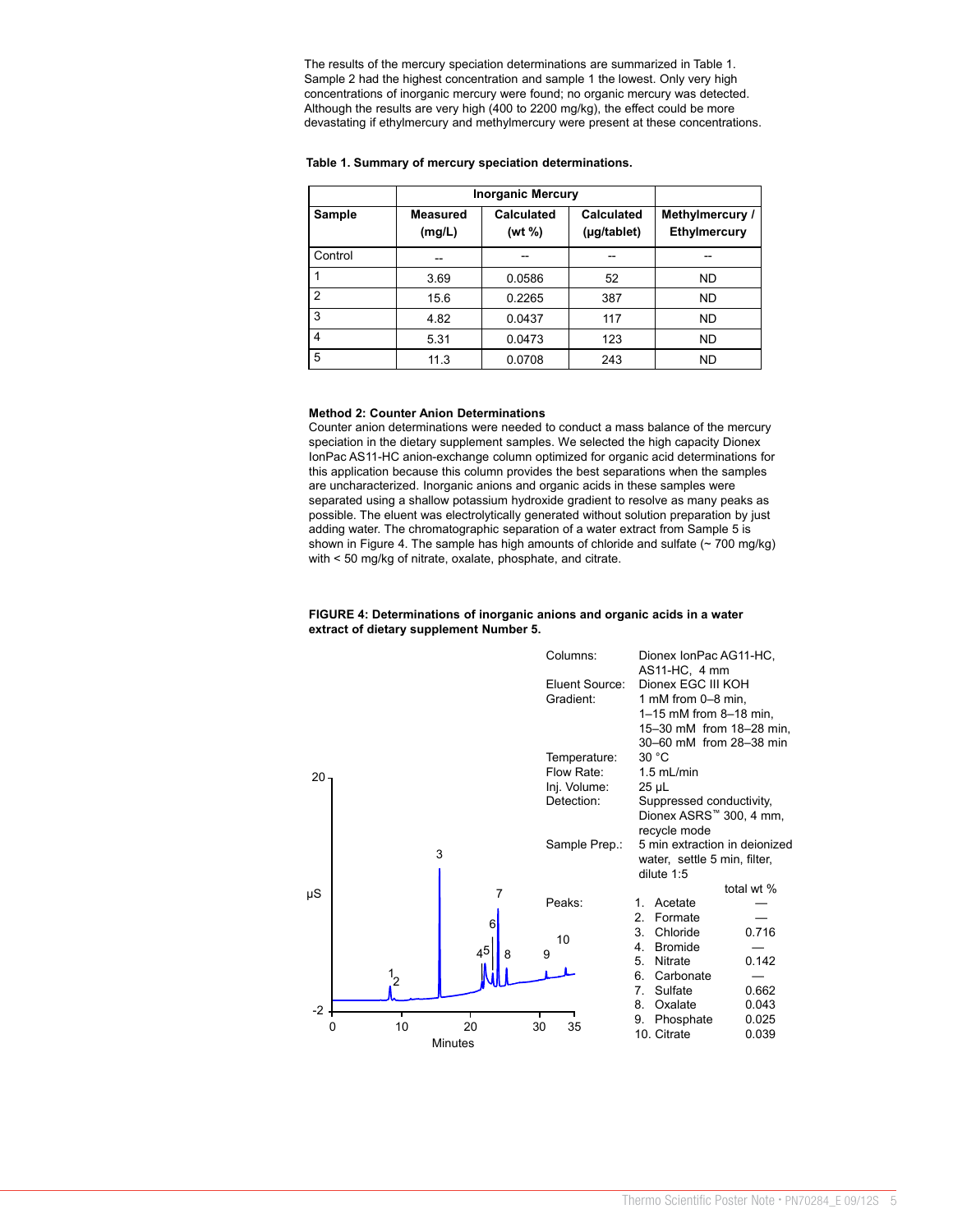The counter anions results are summarized in Table 2. The counter anions are primarily chloride and sulfate. Sample 2 has the highest results.

#### **Table 2. Summary of counter anion results.**

| <b>Counter Anion</b> | Sample # |              |       |       |       |  |  |
|----------------------|----------|--------------|-------|-------|-------|--|--|
| (wt %)               | 1        | $\mathbf{2}$ | 3     | 4     | 5     |  |  |
| <b>Acetate</b>       | 0.012    | 0.389        | 0.014 | 0.008 |       |  |  |
| Formate              | 0.002    | 0.019        | $- -$ | --    | --    |  |  |
| <b>Chloride</b>      | 0.080    | 1.624        | 0.128 | 0.254 | 0.716 |  |  |
| <b>Bromide</b>       | --       | --           | 0.093 | 0.192 |       |  |  |
| <b>Nitrate</b>       | 0.102    | 0.507        | 0.061 | 0.201 | 0.142 |  |  |
| <b>Sulfate</b>       | 0.240    | 1.818        | 0.196 | 0.554 | 0.662 |  |  |
| Oxalate              | 0.003    | 0.026        | 0.005 | 0.011 | 0.043 |  |  |
| Phosphate            | --       | 0.005        |       | 0.070 | 0.025 |  |  |
| <b>Citrate</b>       |          | 0.050        | 0.018 | 0.042 | 0.039 |  |  |

# **Conclusion**

- These tests identified that the majority of the soluble mercury in the dietary supplements was inorganic mercury (Hg<sup>2+</sup>), corresponding to the sub-percent amounts found in the patients.
- IC with Inductively Coupled Plasma (ICP) provides a total solution by combining speciation with total elemental content.
	- **ICP** analysis screens samples for unknown metal contamination especially when only one species is present, but also provides the total amount of an element when more than one species is present.
	- IC analysis separates metal species thereby providing important mercury speciation when multiple species are present.
- Mercury speciation determinations define the potential toxicity in food sources.
- Inorganic anions and organic acids needed for mass balance calculations are easily and accurately determined by anion-exchange chromatography with a Reagent-Free IC system.
- For more information on this method and mercury analysis methods, see references 1–4.

## **References**

- 1. Sarzanini, C.; Sacchero, G.; Aceto, M.; Aboilino, O.; Mentasti, Ed. Ion Chromatographic Separation and On-Line Cold Vapour Atomic Absorption Spectrometric Determination of Methylmercury, Ethylmercury and Inorganic Mercury, *Anal. Chim. Acta*, **1993**, *00*, 1–7.
- 2. Dickson, H.R; Price, R. Application Note AN40992 Accurate Analysis of Low Levels of Mercury in Fish by Vapor Generation AA, Thermo Fisher Scientific, Cambridge, UK, 2010.
- 3. Christison, T.; Hoefler, F.; Lopez, L. Application Note AN43130 Combining the Synergies of Ion Chromatography and Inductively Coupled Plasma to Identify Mercury Contamination in Herbal Medicines, Thermo Fisher Scientific, Sunnyvale, CA, 2012.
- 4. Dionex Application Note AN 131, Determination of Transition Metals at PPT Levels in High Purity Water and SC-2 (D-Clean) Baths, LPN 1058, Thermo Fisher Scientific, Sunnyvale, CA, 1998.

For research purposes only, not for clinical diagnostics.